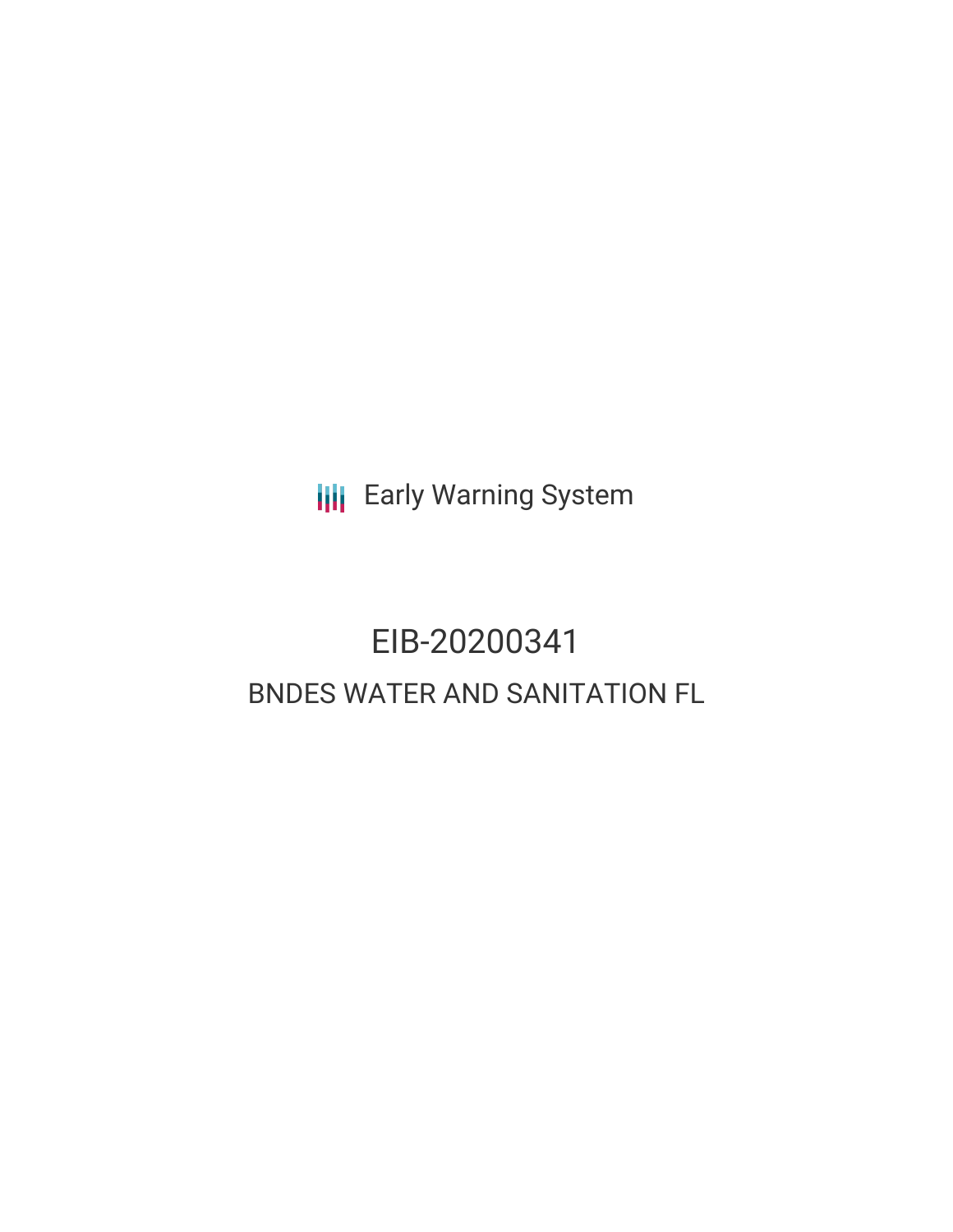

### **Quick Facts**

| <b>Countries</b>               | <b>Brazil</b>                        |
|--------------------------------|--------------------------------------|
| <b>Financial Institutions</b>  | European Investment Bank (EIB)       |
| <b>Status</b>                  | Proposed                             |
| <b>Bank Risk Rating</b>        | U                                    |
| <b>Borrower</b>                | Government of Brazil                 |
| <b>Sectors</b>                 | Infrastructure, Water and Sanitation |
| <b>Investment Type(s)</b>      | Loan                                 |
| <b>Investment Amount (USD)</b> | \$284.09 million                     |
| <b>Project Cost (USD)</b>      | \$568.18 million                     |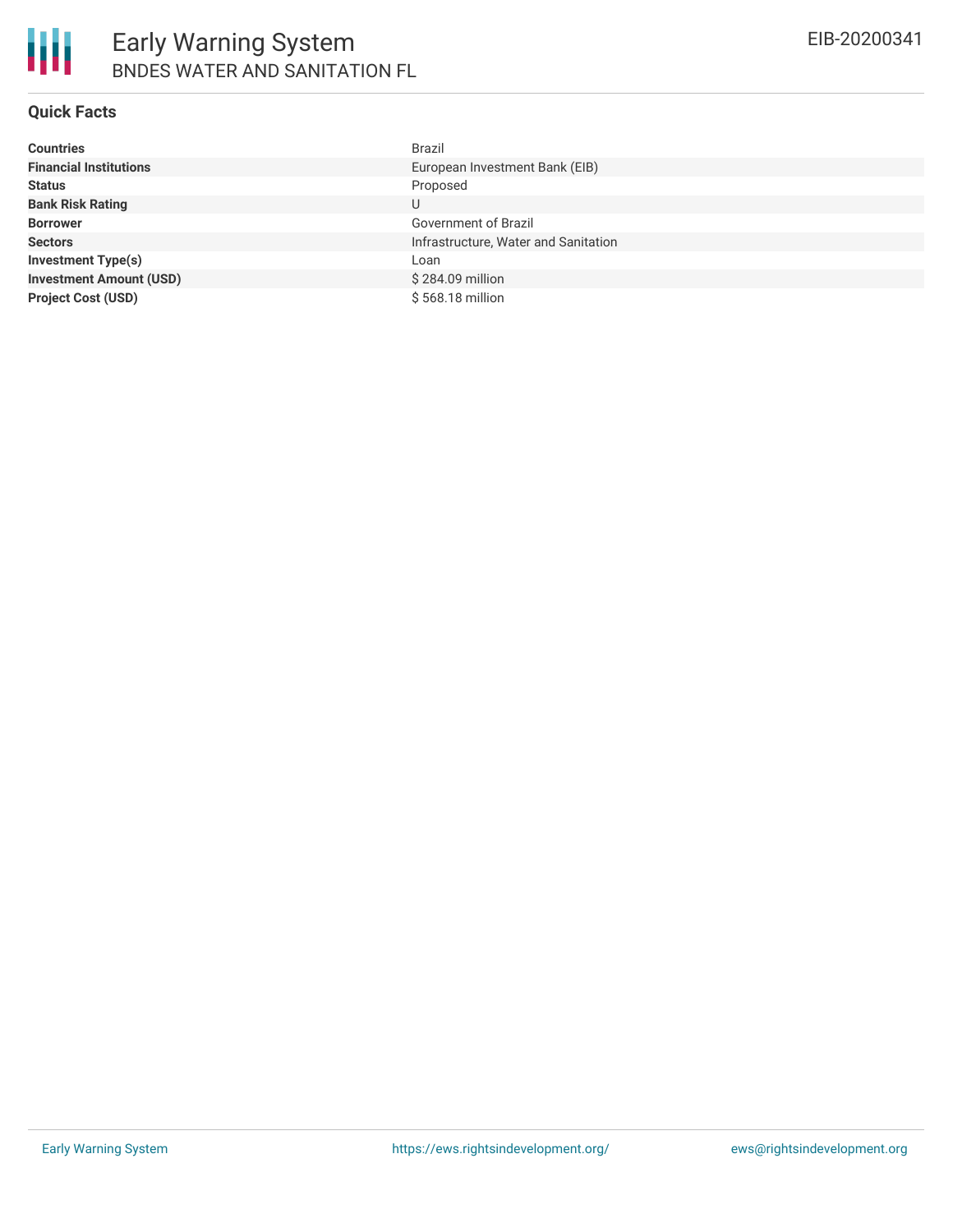

### **Project Description**

The proposed loan will be signed with BNDES, which will be responsible for approving the funding requests to the final beneficiaries. These will be various public water companies at state and municipal level (or the governments responsible for these companies), as well as private operators tendered through public procurement. Investments will focus mainly in water and wastewater infrastructure in several areas in Brazil. The operation will contribute to the achievement of Sustainable Development Goals 3 (Health and Wellbeing), 6 (clean water and sanitation for all), as well as 13 (Climate Action).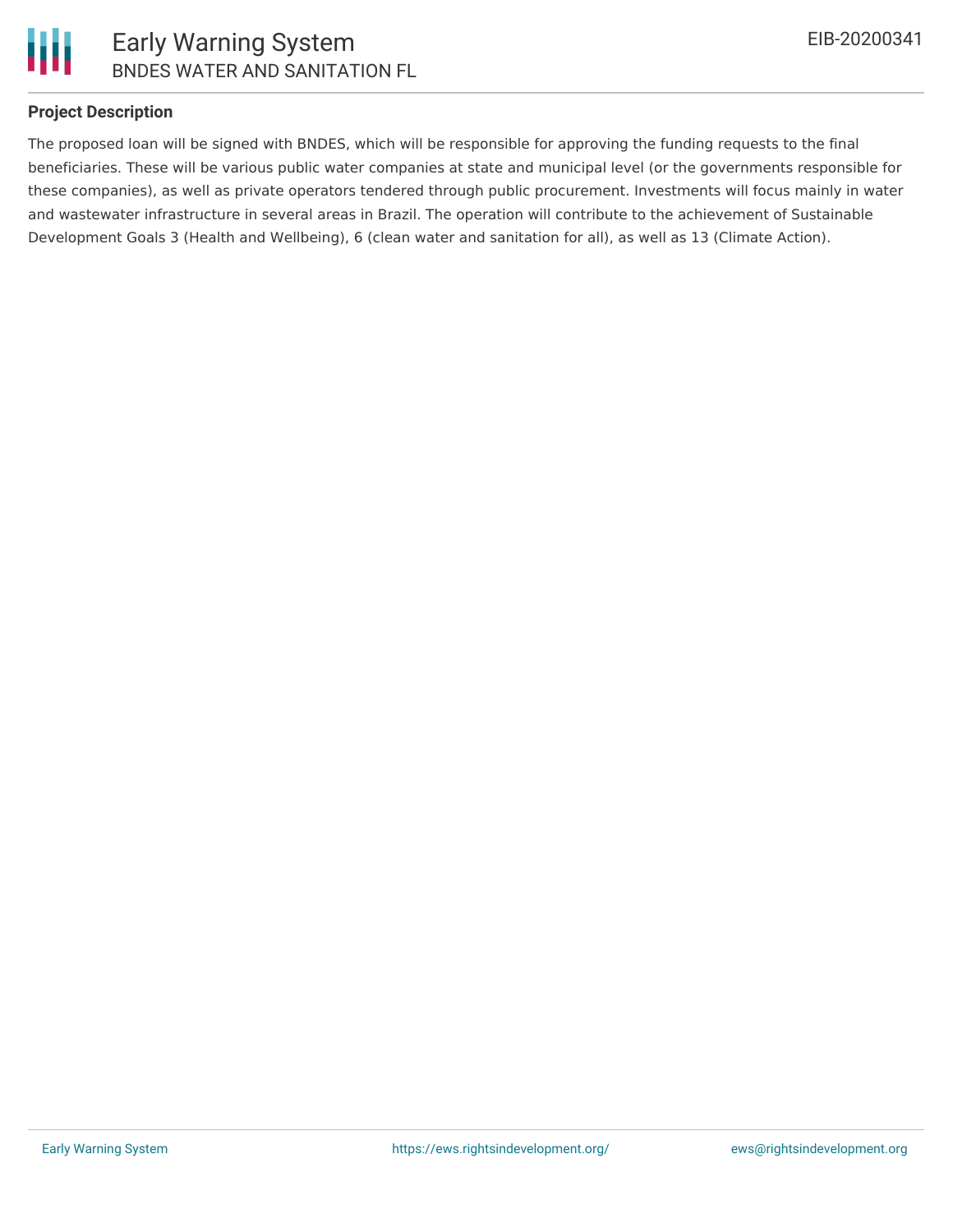

## Early Warning System BNDES WATER AND SANITATION FL

### **Investment Description**

European Investment Bank (EIB)